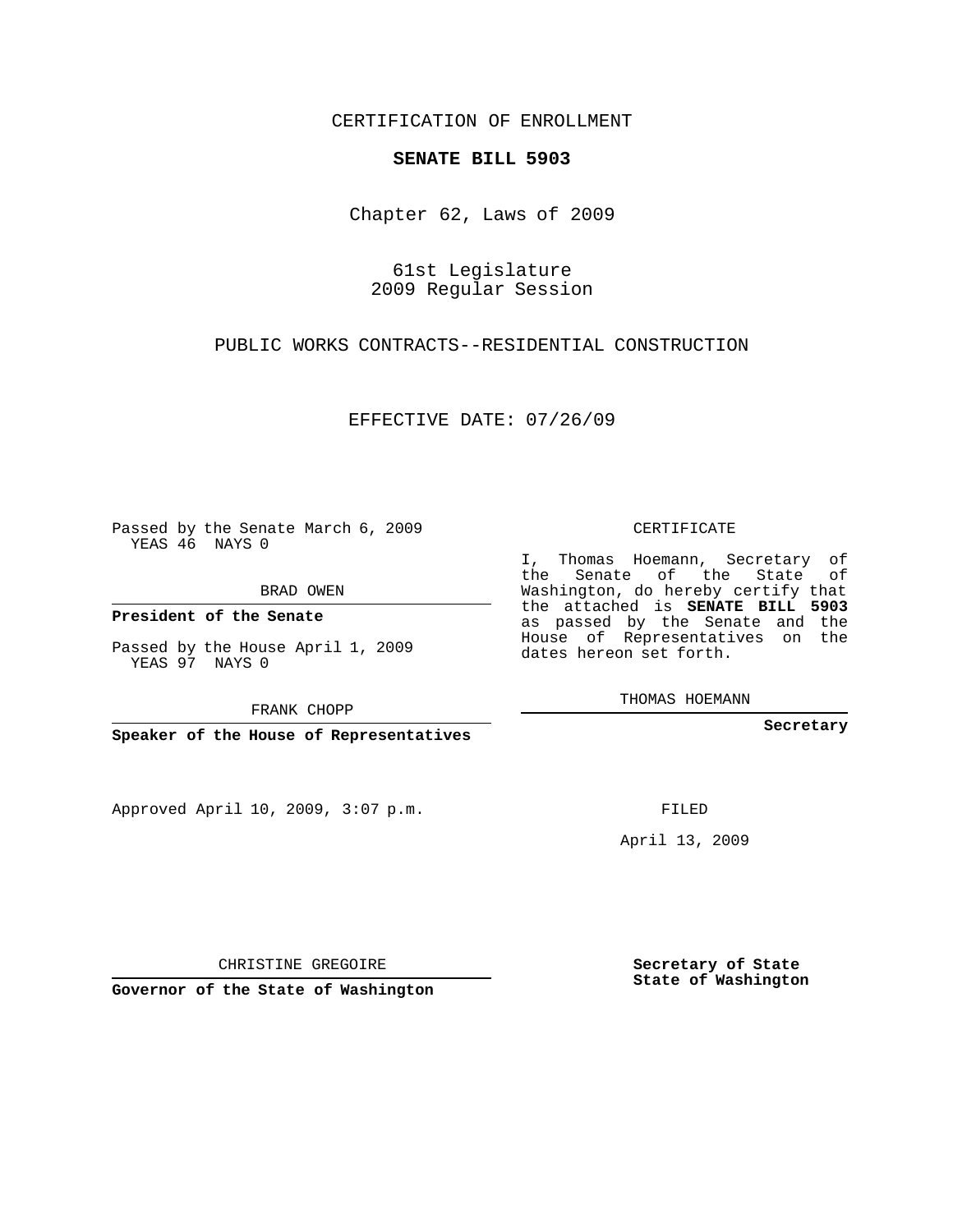## **SENATE BILL 5903** \_\_\_\_\_\_\_\_\_\_\_\_\_\_\_\_\_\_\_\_\_\_\_\_\_\_\_\_\_\_\_\_\_\_\_\_\_\_\_\_\_\_\_\_\_

\_\_\_\_\_\_\_\_\_\_\_\_\_\_\_\_\_\_\_\_\_\_\_\_\_\_\_\_\_\_\_\_\_\_\_\_\_\_\_\_\_\_\_\_\_

Passed Legislature - 2009 Regular Session

**State of Washington 61st Legislature 2009 Regular Session**

**By** Senators Keiser, McAuliffe, and Hatfield; by request of Lieutenant Governor

Read first time 02/06/09. Referred to Committee on Labor, Commerce & Consumer Protection.

 1 AN ACT Relating to public works contracts for residential 2 construction; and amending RCW 39.12.030.

3 BE IT ENACTED BY THE LEGISLATURE OF THE STATE OF WASHINGTON:

 4 **Sec. 1.** RCW 39.12.030 and 1989 c 12 s 9 are each amended to read 5 as follows:

 (1) The specifications for every contract for the construction, reconstruction, maintenance or repair of any public work to which the state or any county, municipality, or political subdivision created by its laws is a party, shall contain a provision stating the hourly minimum rate of wage, not less than the prevailing rate of wage, which may be paid to laborers, workers, or mechanics in each trade or occupation required for such public work employed in the performance of the contract either by the contractor, subcontractor or other person doing or contracting to do the whole or any part of the work contemplated by the contract, and the contract shall contain a stipulation that such laborers, workers, or mechanics shall be paid not 17 less than such specified hourly minimum rate of wage. If the awarding 18 agency determines that the work contracted for meets the definition of 19 residential construction, the contract must include that information.